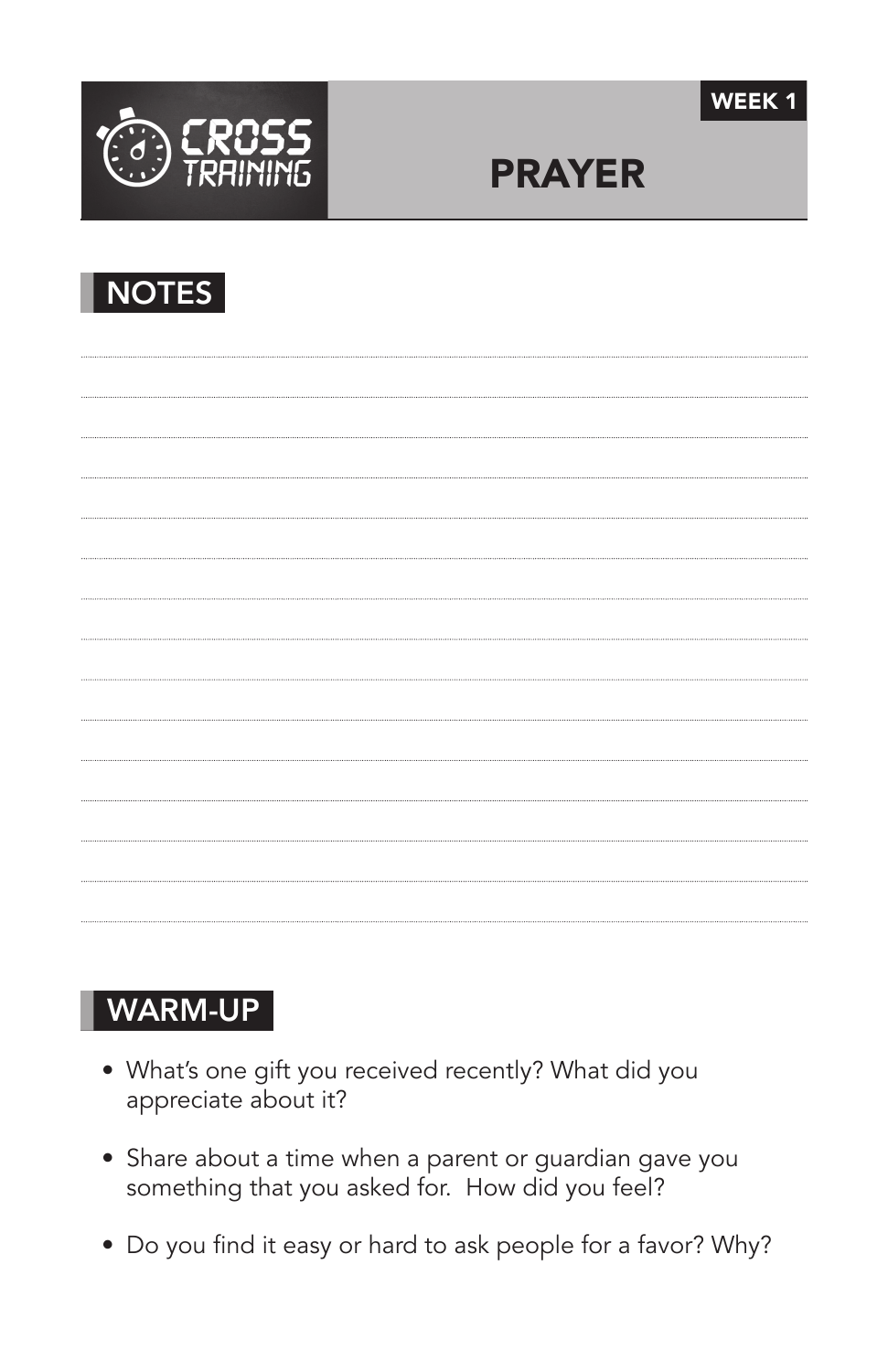#### WORD

*9 "Pray then like this: 'Our Father in heaven, hallowed be your name. 10Your kingdom come, your will be done, on earth as it is in heaven. 11Give us this day our daily bread, 12and forgive us our debts, as we also have forgiven our debtors. 13And lead us not into temptation, but deliver us*  from evil.'" MATTHEW 6:9-13

Prayer is the best way to communicate with God. It gives us the opportunity to pour out our hearts to Him, express our gratitude, confess our sins, ask Him for our needs, and come to Him in worship. This privilege of approaching God directly, which used to be exclusive to priests, has been extended to all Christians. We don't need to go through other people or saints so our message can reach God. Because of what Jesus did for us on the cross, we can draw near to God and pray to Him with confidence. Moreover, the Bible assures us that God hears us and gives us whatever we ask for if we pray according to His will (1 John 5:13- 15). In this lesson, we will look at what Jesus taught us to ask our Father for in prayer.

#### Provision 1

"Give us this day our daily bread . . . " MATTHEW 6:11

God can provide for everything we need. He physically sustains us by enabling us to work and making our work fruitful. He also gives us good gifts (Matthew 7:7-11) and miraculous provision. How have you learned to ask God to provide for all your needs?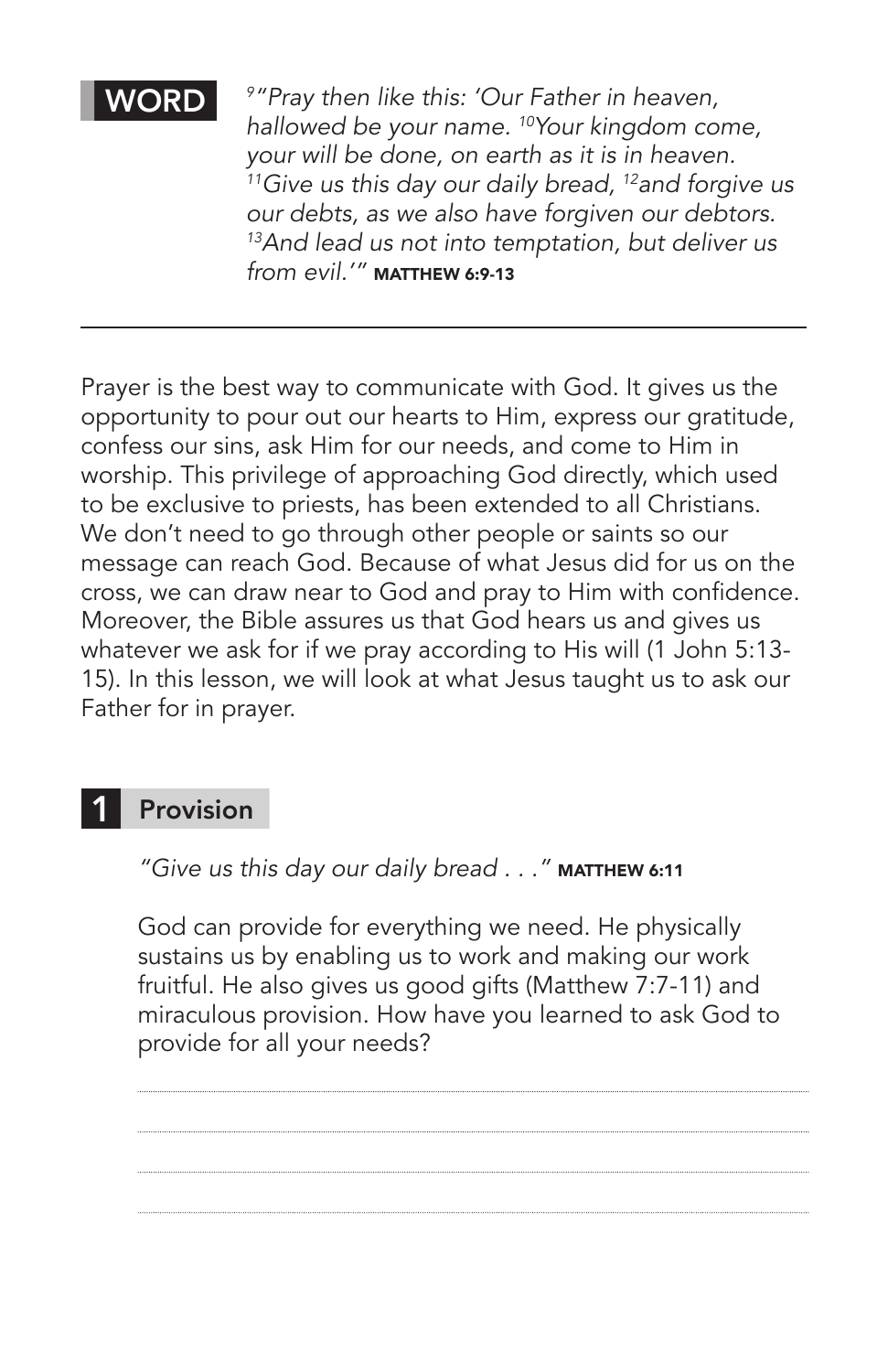## 2 Forgiveness

*". . . and forgive us our debts, as we also have forgiven our debtors."* Matthew 6:12

Through Jesus, God met our greatest spiritual need for forgiveness and reconciliation. We were separated from God because of sin, but because of Jesus' sacrifice on the cross, all our sins—past, present, and future—have been forgiven. What has God done with our sin? (Psalm 103:12)

## 3 Protection and Deliverance

*"And lead us not into temptation, but deliver us from evil."*  MATTHEW 6:13

We can pray for God to lead us not only into good, but also away from evil. God is our Deliverer who can protect us and give us the strength to endure. How has God recently helped you overcome a temptation?